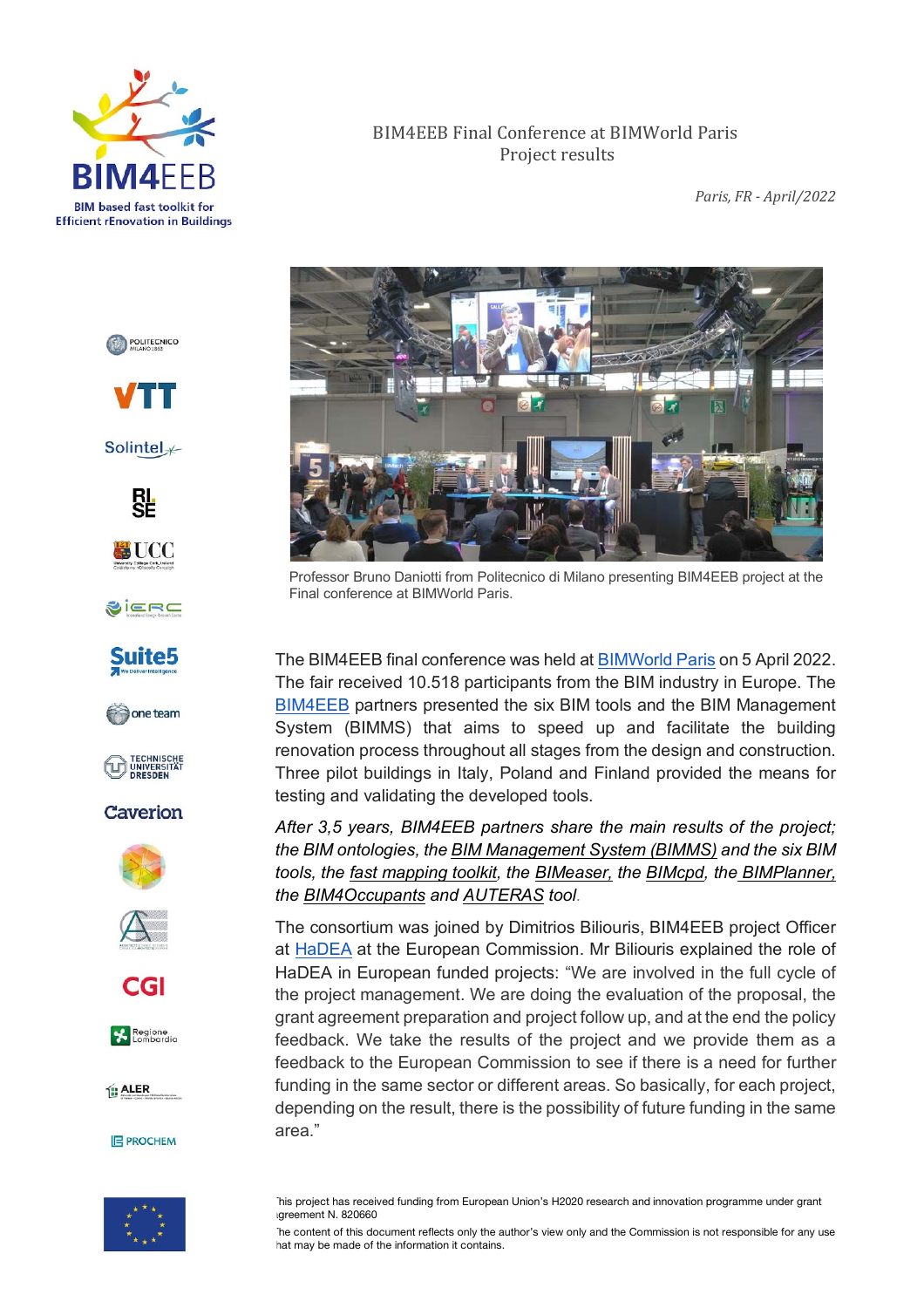

*Paris, FR - April/2022*



Dimitrios Biliouris, BIM4EEB project officer presenting HaDEA and the funding opportunities from European Commission*.*

Andrea Perego, Innovation Consulting Service director at One Team and BIM4EEB partner reinforced the need of funding to boost the market. "Funding is fundamental to give the possibility for companies of different sizes to have access to this kind of technology."

Professor Bruno Daniotti, professor at the Department of Architecture, built environment and construction engineering at the Politecnico di Milano, BIM4EEB Project Coordinator, summarised the objectives of the project "Maximize efficiency in time, cost and quality and energy, accelerating the market uptake of BIM" for building renovation. He highlighted the importance of interoperability in the BIM process: "If we don't think about open and interoperable tools we cannot go on. We cannot depend on one software."

Interoperability is the main feature in the BIM Management System (BIMMS) developed by BIM4EEB partners led by Davide Madeddu, BIM Consultant, Autodesk AEC Application Engineer at One Team and BIM4EEB project partner. Mr Madeddu explained that the BIMMS is an "open source common data environment that can work for all the [BIM4EEB] tools and exchange data for all the [BIM4EEB] tools. (...) One



This project has received funding from European Union's H2020 research and innovation programme under grant greement N. 820660

The content of this document reflects only the author's view only and the Commission is not responsible for any use hat may be made of the information it contains.





Solintel<sub>\*</sub>





SIERC



one team



Caverion







Regione

1: ALER

**E PROCHEM**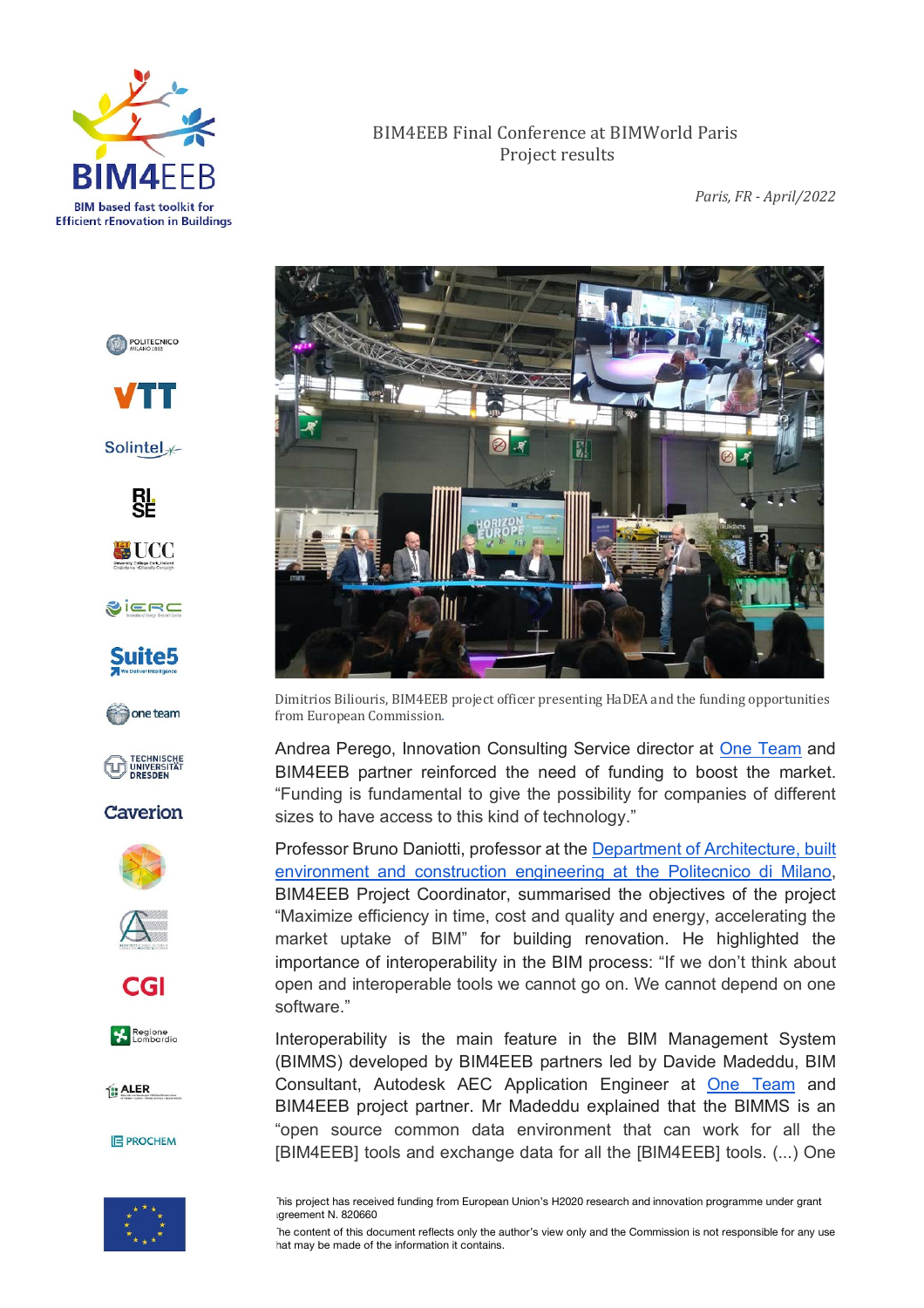

*Paris, FR - April/2022*

of the main features of the BIM Management System is the user management, the role management and the resource management. (...) All the data change in the BIMMS happens using Application Programme Interface (API) and the result is 70%-time reduction when you exchange data with others."



Davide Madeddu, BIM Consultant, Autodesk AEC Application Engineer on BIM Management System (BIMMS) developed for BIM4EEB project.

The BIMMS is the result of the work on semantic and linked data developed by the Technische Universität Dresden team and the Visualynk team. At the conference Professor Alberto Pavan Associated Professor at the Department of Architecture, built environment and construction engineering at the Politecnico di Milano and BIM4EEB partner, announced "The CEN 442 confirm that the result from BIM4EEB and other sister project (BIM-Speed, BIM4REN, BIMERR, ENCORE and SPHERE) using semantic and linked data will be use to start a new standard about semantic and linked data and verticalization of buildings."

"Architects can benefit strongly from the BIM4EEB toolkit in the process of renovation. The BIM Management System and the tools can save time in the decision-making process during the early stage of the project, make more effective and efficient the exchange of information and make easier the analysis of data facilitating the post refurbishment evaluation", says Larissa De Rosso, Assistant Project Officer at the Architects' Council of Europe, partner in BIM4EEB project.



This project has received funding from European Union's H2020 research and innovation programme under grant greement N. 820660

The content of this document reflects only the author's view only and the Commission is not responsible for any use hat may be made of the information it contains.





Solintel<sub>\*</sub>





SIERC







Caverion









1: ALER

**E PROCHEM**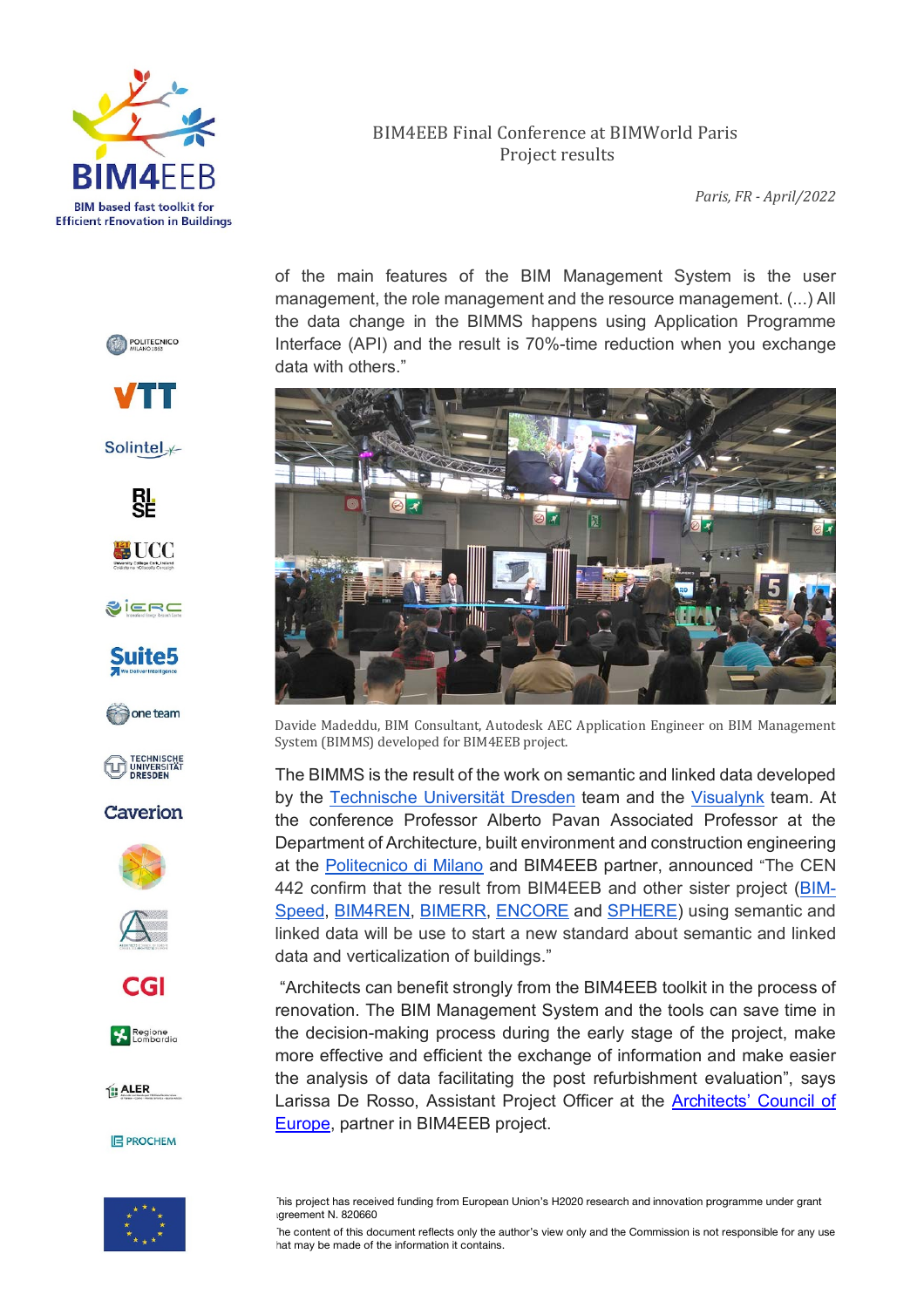

POLITECNICO

**/TT** 

Solintel<sub>\*</sub>

ŖĻ

**WUCC** 

SIERC

Suite5

one team

TECHNISCHE<br>UNIVERSITÄT<br>DRESDEN

Caverion

CGI

Regione

1: ALER

#### BIM4EEB Final Conference at BIMWorld Paris Project results

*Paris, FR - April/2022*

Dr. Eva-Lotta Kurkinen Senior Researcher at RISE and BIM4EEB partner brought the virtual reality glasses and the sensor stick as part of the Fast mapping toolkit to the stage. The tool's main purpose is to easily obtain documentation of the existing building. Not only the geometry, but also information about the pipe location, electricity cables and all hidden elements inside the wall can be detected. The toolkit uses laser scanning to scan the geometry of the apartment creating a point cloud. The point cloud is then loaded onto the Virtual Reality glasses. The sensor stick is used to scan the hidden elements in the wall identified by the four different sensors inside the stick; the temperature at surface, electricity (voltage), capacitance and inductance sensor. The sensor stick and the software to allow the data collection was the main innovation developed for the project.



Dr. Eva-Lotta Kurkinen Senior Researcher at RISE presented the sensor stick as part of the Fast Mapping toolkit. The toolkit was also demonstrated at the BIM4EEB stand at the fair.

The BIMeaser was presented by Markku Kiviniemi, Senior Scientist at VVT and BIM4EEB partner. The tool is designed to support the decision-making process in the early design stage of the renovation process. The tool provides a comparative table on the different building renovation options in which aspects such as operational energy cost, payback time of renovation, summer thermal comfort can be considered and validated in line with the Owner's Project Requirement. "We believe we can dramatically reduce the time needed for energy simulations. ... This is research software which VTT is willing to develop it further." stated Mr Kiviniemi at the conference.

The BIMcpd stands for BIM Constraint Checking, Performance Analysis and Data Management. The constraint checker looks at finding the recommended location for diffuser, ducts, lighting and sensors in buildings. The performance evaluation is a tool that would allow anyone to evaluate the data quite easily, regardless of the expertise background. The data management creates a structured database. The tool was presented by



**E PROCHEM** 

This project has received funding from European Union's H2020 research and innovation programme under grant agreement N. 820660

The content of this document reflects only the author's view only and the Commission is not responsible for any use hat may be made of the information it contains.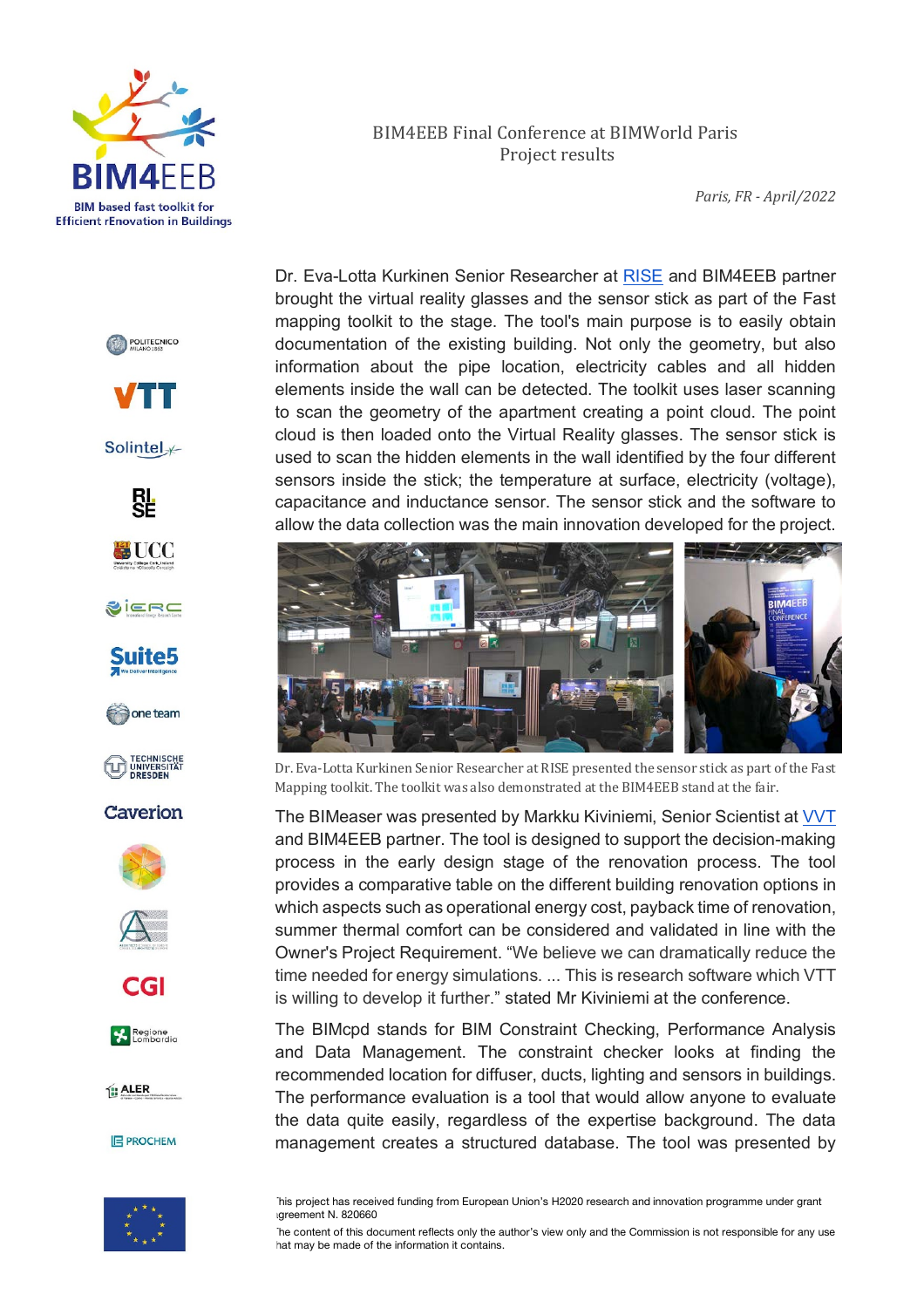

*Paris, FR - April/2022*

Brian O'Regan Senior Research engineer at IERC develop in conjunction with UCC, both partners at the BIM4EEB project.



Brian O'Regan Senior Research engineer at IERC presented BIMcpd.

According to Andrea Mainini, Assistant Professor at Department of Architecture, built environment and construction engineering at the Politecnico di Milano and BIM4EEB partner leading the demonstration task at Italian pilot building, the "data is important but when there is so many it is difficult to gather some useful information from it. ... [The BIMcpd and BIM4Occupants] tools helped to understand the effectiveness of the renovation approach and if it was positive in a sense to improve the comfort perceived by the user."

"I really appreciate the capability of the tool [BIMcpd] in reading the data coming from the sensor and especially when something is missing to forecast which is the tendency of the data," says Mr Mainini.

"The BIMPlanner is a cloud-based software for detailed planning and tracking of site activities, especially on renovation projects", according to Mr Kiviniemi, leading developer of the BIMPlanner tool. "The target is to improve productivity, reduce the disruption and also provide updated information of where the activities outside are taking place and share this information to other stakeholders in the project." The inhabitants can receive information from BIM4Occupants about the works planned in their flat from the BIMPlanner tool. The link between the two tools is done by the BIMMS which collects information from the correct flat in BIMPlanner and delivers it to the correct inhabitant via BIM4Occupants.



The content of this document reflects only the author's view only and the Commission is not responsible for any use hat may be made of the information it contains.

**/TT** 

POLITECNICO

Solintel<sub>\*</sub>





SIERC



one team



# Caverion









1: ALER



This project has received funding from European Union's H2020 research and innovation programme under grant greement N. 820660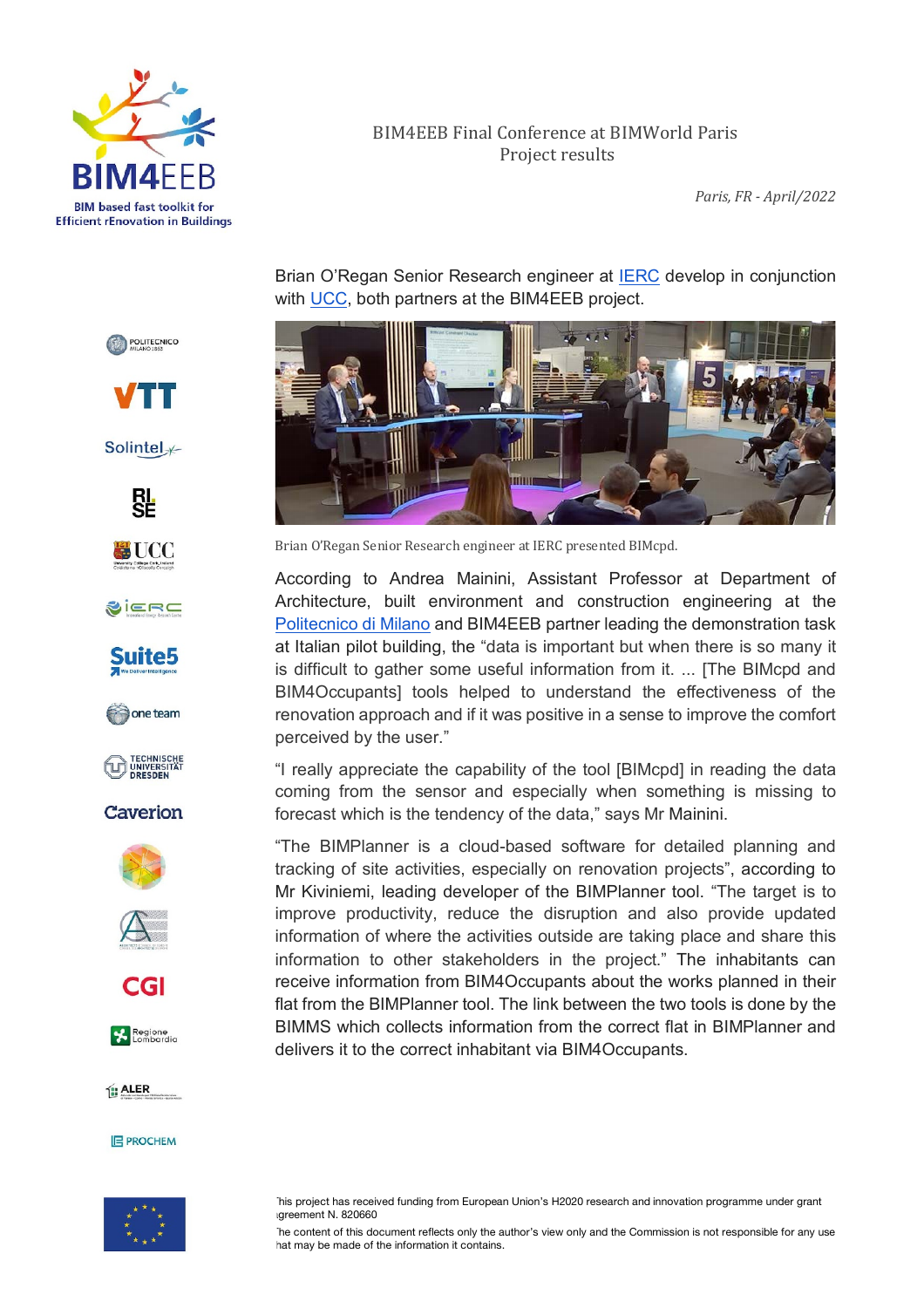

*Paris, FR - April/2022*



Markku Kiviniemi, Senior Scientist at VVT presented BIMPlanner and BIMeaser tool at the final conference.

The main purpose of the BIM4occupants tool is to engage inhabitants in the renovation process. This tool is able to record real time data and historic data and use feedback about the inhabitants' comfort. Inhabitants can communicate with the construction company about hazards on the construction site and negotiate a date for renovation works to be done at their apartment. The tool was presented by Andrea Mainini, Assistant Professor at Department of Architecture, built environment and construction engineering at the Politecnico di Milano on behalf of Suite5 team, the tool developer and partner at BIM4EEB project.



Andrea Mainini, Assistant Professor at Department of Architecture, built environment and construction engineering at the Politecnico di Milano presented BIM4Occupants.

This project has received funding from European Union's H2020 research and innovation programme under grant greement N. 820660

The content of this document reflects only the author's view only and the Commission is not responsible for any use hat may be made of the information it contains.





Solintel<sub>\*</sub>